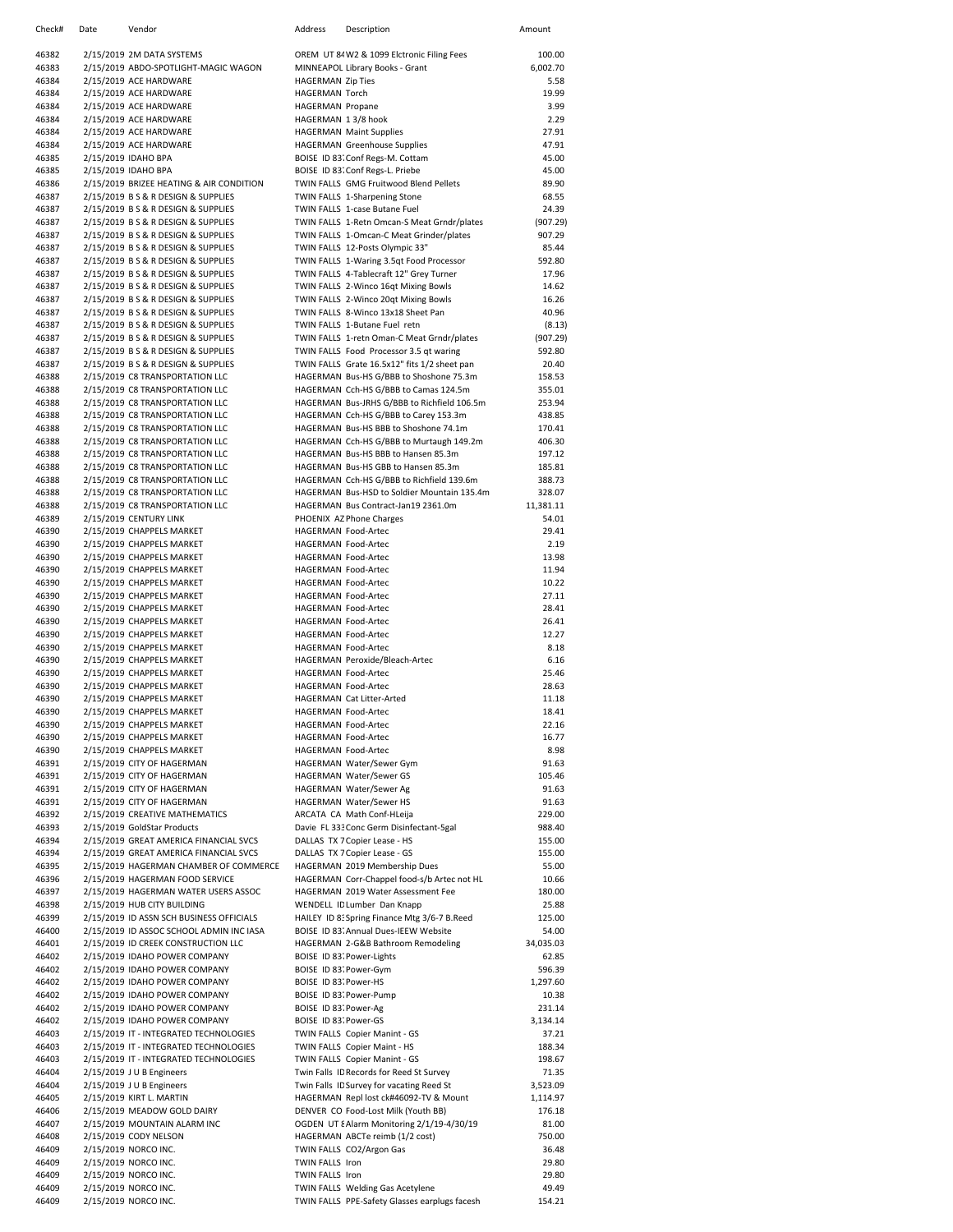| 46409 | 2/15/2019 NORCO INC.                    | TWIN FALLS Alundum Bench Wheel                | 17.01    |
|-------|-----------------------------------------|-----------------------------------------------|----------|
| 46409 |                                         |                                               |          |
|       | 2/15/2019 NORCO INC.                    | TWIN FALLS CO2/Argon Oxygen Gas Tungsten      | 86.23    |
| 46409 | 2/15/2019 NORCO INC.                    | TWIN FALLS Welder Repair                      | 953.55   |
| 46410 | 2/15/2019 NORTHWEST NAZARENE UNIVERSITY | NAMPA ID 8 Reimb-SDE Adv Opp Receipt          | 130.00   |
| 46411 | 2/15/2019 ORIENTAL TRADING CO           | DES MOINES Classroom Supplies-M.Kast          | 265.47   |
| 46411 | 2/15/2019 ORIENTAL TRADING CO           | DES MOINES Classroom Supplies-S.Daarud        | 112.60   |
| 46412 | 2/15/2019 REXEL USA INC.                | BOSTON MA Digital Multimeter-Ag Shop          | 288.51   |
| 46412 | 2/15/2019 REXEL USA INC.                | BOSTON MA Update Lights-Ag                    | 1,044.07 |
|       |                                         |                                               |          |
| 46413 | 2/15/2019 PRO ACTIVE ADVANTAGE LLC      | <b>GOODING IL Behavior Services</b>           | 4,106.13 |
| 46413 | 2/15/2019 PRO ACTIVE ADVANTAGE LLC      | <b>GOODING IL Behavior Services</b>           | 1,034.88 |
| 46413 | 2/15/2019 PRO ACTIVE ADVANTAGE LLC      | <b>GOODING IL Behavior Services</b>           | 4,110.38 |
| 46413 | 2/15/2019 PRO ACTIVE ADVANTAGE LLC      | <b>GOODING IL Behavior Services</b>           | 110.00   |
|       |                                         | <b>GOODING IL Behavior Services</b>           |          |
| 46413 | 2/15/2019 PRO ACTIVE ADVANTAGE LLC      |                                               | 4,062.06 |
| 46414 | 2/15/2019 Rudy's A Cook's Paradise      | Twin Falls ID Knife Guards                    | 26.53    |
| 46414 | 2/15/2019 Rudy's A Cook's Paradise      | Twin Falls ID Knives                          | 26.94    |
| 46415 | 2/15/2019 SAFEGUARD BUSINESS SYSTEMS    | BOISE ID 83. W2 and 1099 forms                | 79.40    |
| 46416 | 2/15/2019 SECURE-ERASE LLC              | BOISE ID 83:3 46" Monitors                    | 65.00    |
|       |                                         |                                               |          |
| 46416 | 2/15/2019 SECURE-ERASE LLC              | BOISE ID 83:11-Cisco Business Phones          | 110.00   |
| 46416 | 2/15/2019 SECURE-ERASE LLC              | BOISE ID 83:3 Laptop Power Adapters           | 9.00     |
| 46417 | 2/15/2019 TREASURE VALLEY COFFEE INC    | BOISE ID 83. Water-modulars                   | 22.50    |
| 46417 | 2/15/2019 TREASURE VALLEY COFFEE INC    | BOISE ID 83. Water-Modulars                   | 9.00     |
| 46418 | 2/15/2019 US BANKCORP CARD - B.Reed     | FARGO ND 5 amzn:2-Micro Card Reader           | 13.63    |
| 46418 | 2/15/2019 US BANKCORP CARD - B.Reed     | FARGO ND 5 amzn: Cold Lminate Refill          | 72.98    |
|       |                                         |                                               |          |
| 46418 | 2/15/2019 US BANKCORP CARD - B.Reed     | FARGO ND 5 amzn-500 ft 4-conductor cable      | 65.95    |
| 46418 | 2/15/2019 US BANKCORP CARD - B.Reed     | FARGO ND 5 amzn-10-pack USB 32GB flash drives | 45.49    |
| 46418 | 2/15/2019 US BANKCORP CARD - B.Reed     | FARGO ND 5 amzn:1-Coax Cable Crimper          | 19.99    |
| 46418 | 2/15/2019 US BANKCORP CARD - B.Reed     | FARGO ND 5 amzn:1-Coax Fittings 20pk          | 9.99     |
| 46418 | 2/15/2019 US BANKCORP CARD - B.Reed     | FARGO ND 5 amzn:1-Ethernet Strain Relief 100  | 7.99     |
|       |                                         |                                               |          |
| 46418 | 2/15/2019 US BANKCORP CARD - B.Reed     | FARGO ND 5 amzn:1-Cat5e Netowrk Strain Relief | 6.98     |
| 46418 | 2/15/2019 US BANKCORP CARD - B.Reed     | FARGO ND 5 amzn:1-Nekteck USB OTG pack        | 8.99     |
| 46418 | 2/15/2019 US BANKCORP CARD - B.Reed     | FARGO ND 5 lynda.com-1yr subscript            | 359.88   |
| 46418 | 2/15/2019 US BANKCORP CARD - B.Reed     | FARGO ND 5 amzn: Binder Clips Scissors Pens   | 41.43    |
|       | 2/15/2019 US BANKCORP CARD - B.Reed     |                                               |          |
| 46418 |                                         | FARGO ND 5 amzn-HS Library Books              | 550.65   |
| 46418 | 2/15/2019 US BANKCORP CARD - B.Reed     | FARGO ND 5 amzn-Heavyweight Construction Pape | 14.87    |
| 46418 | 2/15/2019 US BANKCORP CARD - B.Reed     | FARGO ND 5 amzn-USB flash drives              | 30.81    |
| 46418 | 2/15/2019 US BANKCORP CARD - B.Reed     | FARGO ND 5 amzn-Acer Monitor                  | 299.98   |
| 46418 | 2/15/2019 US BANKCORP CARD - B.Reed     | FARGO ND 5 amzn-Air Pressure Switch-HS Water  | 26.41    |
| 46418 |                                         |                                               | 616.72   |
|       | 2/15/2019 US BANKCORP CARD - B.Reed     | FARGO ND 5 amzn-HS Weight Rm-Tri Grip Plate W |          |
| 46418 | 2/15/2019 US BANKCORP CARD - B.Reed     | FARGO ND 5 amzn-HS Weight Rm-Grip Plate Weigh | 1,822.00 |
| 46418 | 2/15/2019 US BANKCORP CARD - B.Reed     | FARGO ND 5 amzn-HS Weight Rm-Rep Bumper Plate | 599.99   |
| 46418 | 2/15/2019 US BANKCORP CARD - B.Reed     | FARGO ND 5 amzn: Wobble Cushion=GRANT         | 594.68   |
| 46418 | 2/15/2019 US BANKCORP CARD - B.Reed     | FARGO ND 5 amzn-Lubricant Sheets for Shredder | 12.88    |
|       |                                         |                                               | 41.39    |
| 46418 | 2/15/2019 US BANKCORP CARD - B.Reed     | FARGO ND 5 amzn-HS Weight Rm-Titan Medicine B |          |
| 46418 | 2/15/2019 US BANKCORP CARD - B.Reed     | FARGO ND 5 amzn:2-History & Philosophy of Spo | 114.18   |
| 46418 | 2/15/2019 US BANKCORP CARD - B.Reed     | FARGO ND 5 amzn-Magnetic whiteboard cleanser  | 11.87    |
| 46418 | 2/15/2019 US BANKCORP CARD - B.Reed     | FARGO ND 5 amzn:2-Health Careers Today txtbk  | 49.88    |
| 46418 | 2/15/2019 US BANKCORP CARD - B.Reed     | FARGO ND 5 amzn:1-Health Careers Workbook     | 11.60    |
|       |                                         |                                               | 90.33    |
| 46418 | 2/15/2019 US BANKCORP CARD - B.Reed     | FARGO ND 5 amzn: Sticky Notes Pencils Erasers |          |
| 46418 | 2/15/2019 US BANKCORP CARD - B.Reed     | FARGO ND 5 amzn: Tape Dispener Transp Tape    | 22.56    |
| 46418 | 2/15/2019 US BANKCORP CARD - B.Reed     | FARGO ND 5 amzn:Pink Pearl Erasur-T1          | 6.59     |
| 46418 | 2/15/2019 US BANKCORP CARD - B.Reed     | FARGO ND 5 amzn-Lubricant Sheets for Shredder | 12.76    |
| 46418 | 2/15/2019 US BANKCORP CARD - B.Reed     | FARGO ND 5 costco-Concession supplies         | 278.30   |
|       |                                         |                                               |          |
| 46418 | 2/15/2019 US BANKCORP CARD - B.Reed     | FARGO ND 5 amzn:2-PE Exercise Sport Science   | 36.94    |
| 46418 | 2/15/2019 US BANKCORP CARD - B.Reed     | FARGO ND 5 amzn:1-Acquiring Medical Lng txtbk | 76.48    |
| 46418 | 2/15/2019 US BANKCORP CARD - B.Reed     | FARGO ND 5 EZ Flex-Cheerleading Foam Mat 6x42 | 820.64   |
| 46418 | 2/15/2019 US BANKCORP CARD - B.Reed     | FARGO ND 5 amzn:2-Exploring Anatomy & Physiol | 165.46   |
| 46418 | 2/15/2019 US BANKCORP CARD - B.Reed     | FARGO ND 5 amzn:10-Fitness Journals           | 109.90   |
|       |                                         |                                               |          |
| 46418 | 2/15/2019 US BANKCORP CARD - B.Reed     | FARGO ND 5 amzn:1-Stopwatch Timer Set         | 31.03    |
| 46418 | 2/15/2019 US BANKCORP CARD - B.Reed     | FARGO ND 5 amzn:1-6" Brass Ship Bell          | 20.32    |
| 46418 | 2/15/2019 US BANKCORP CARD - B.Reed     | FARGO ND 5 amzn-6-Binders & 4-pkts Dividers   | 110.78   |
| 46418 | 2/15/2019 US BANKCORP CARD - B.Reed     | FARGO ND 5 amzn:2-Mesh Office Chair=GRANT     | 129.98   |
| 46418 | 2/15/2019 US BANKCORP CARD - B.Reed     | FARGO ND 5 amzn: Wobble Kid's Stool=GRANT     | 199.96   |
|       |                                         |                                               |          |
| 46418 | 2/15/2019 US BANKCORP CARD - B.Reed     | FARGO ND 5 amzn: Supplies T. Chapman          | 43.77    |
| 46418 | 2/15/2019 US BANKCORP CARD - B.Reed     | FARGO ND 5 amzn:8-Health Careers Today txtbk  | 196.88   |
| 46418 | 2/15/2019 US BANKCORP CARD - B.Reed     | FARGO ND 5 amzn:1-HS Algr 2 wrkbk             | 11.75    |
| 46418 | 2/15/2019 US BANKCORP CARD - B.Reed     | FARGO ND 5 amzn:1-Algr 1 wrkbk                | 9.47     |
| 46418 | 2/15/2019 US BANKCORP CARD - B.Reed     | FARGO ND 5 amzn:1-HS Geometry wrkbk           | 9.75     |
|       |                                         | JEROME ID { LP Gas 550.40g \$1.699 HHS        |          |
| 46419 | 2/15/2019 VALLEY WIDE COOP INC          |                                               | 935.13   |
| 46419 | 2/15/2019 VALLEY WIDE COOP INC          | JEROME ID { LP Gas 1100.3g \$1.699 HHS        | 1,869.41 |
| 46419 | 2/15/2019 VALLEY WIDE COOP INC          | JEROME ID { LP Gas 700.3g \$1.699 HHS         | 1,189.81 |
| 46419 | 2/15/2019 VALLEY WIDE COOP INC          | JEROME ID { LP Gas 700.2g \$1.699 HHS         | 1,189.64 |
| 46419 | 2/15/2019 VALLEY WIDE COOP INC          | JEROME ID { LP Gas 475g \$1.699 Ag            | 807.03   |
| 46420 | 2/15/2019 VERIZON WIRELESS              | DALLAS TX 7 Cell Phone-Knapp                  | 53.24    |
|       |                                         |                                               |          |
| 46420 | 2/15/2019 VERIZON WIRELESS              | DALLAS TX 7 Cell Phone-Jackson                | 26.67    |
| 46420 | 2/15/2019 VERIZON WIRELESS              | DALLAS TX 7 Cell Phone-Kress                  | 53.24    |
| 46420 | 2/15/2019 VERIZON WIRELESS              | DALLAS TX 7 Cell Phone-Smith                  | 53.24    |
| 46420 | 2/15/2019 VERIZON WIRELESS              | DALLAS TX 7 Cell Phone-Wadsworth              | 56.55    |
|       | 2/15/2019 VERIZON WIRELESS              | DALLAS TX 7 Cell Phone-Cottom                 |          |
| 46420 |                                         |                                               | 53.24    |
| 46421 | 2/25/2019 WALMART COMMUNITY             | ATLANTA G/ Latch Boxes-TST                    | 31.36    |
| 46421 | 2/25/2019 WALMART COMMUNITY             | ATLANTA G/HS-concessions/milk machine         | 65.00    |
| 46421 | 2/25/2019 WALMART COMMUNITY             | ATLANTA G/HS-Milk Machine supplies            | 197.29   |
| 46421 | 2/25/2019 WALMART COMMUNITY             | ATLANTA G/HS-concessions/milk machine         | 114.56   |
|       |                                         |                                               |          |
| 46421 | 2/25/2019 WALMART COMMUNITY             | ATLANTA G/HS-concessions/milk machine         | 84.50    |
| 46422 | 2/15/2019 WAXIE SANITARY SUPPLY         | LOS ANGELE: Floor Cleaner                     | 1,089.53 |
| 46423 | 2/15/2019 WCP SOLUTIONS                 | SEATTLE WA Portion Cups-ARTEC                 | 56.90    |
| 46423 | 2/15/2019 WCP SOLUTIONS                 | SEATTLE WA Portion Cup Lids-ARTEC             | 44.90    |
| 46423 | 2/15/2019 WCP SOLUTIONS                 | SEATTLE WA Poly Gloves-ARTEC                  | 21.90    |
| 46424 |                                         | NORTH LEHI Library Shelves-Grant final pmt    | 3,564.02 |
|       | 2/15/2019 MICHAEL WEBB                  |                                               |          |
| 46425 | 2/15/2019 WWS-WESTERN WASTE SERVICES    | JEROME ID {Trash Bin Rentals/Pickups-Jan19    | 256.06   |
| 46426 | 2/25/2019 SDE-STATE DEPT OF EDUCATION   | BOISE ID 83. Fingerprint-Yahaira Beltran      | 28.25    |
| 46427 | 2/25/2019 SDE-STATE DEPT OF EDUCATION   | BOISE ID 83. Fingerprints-Jessie Peterson     | 28.25    |
| 46428 | 2/25/2019 PAPA KELSEYS                  | WENDELL ID GS Attendance Awards-29            | 145.00   |
|       |                                         |                                               |          |

| WIN FALLS Alundum Bench Wheel                                                                | 17.01              |
|----------------------------------------------------------------------------------------------|--------------------|
| WIN FALLS CO2/Argon Oxygen Gas Tungsten<br>WIN FALLS Welder Repair                           | 86.23<br>953.55    |
| JAMPA ID 8 Reimb-SDE Adv Opp Receipt                                                         | 130.00             |
| <b>DES MOINES Classroom Supplies-M.Kast</b>                                                  | 265.47             |
| ES MOINES Classroom Supplies-S.Daarud                                                        | 112.60             |
| OSTON MA Digital Multimeter-Ag Shop                                                          | 288.51             |
| OSTON MAUpdate Lights-Ag                                                                     | 1,044.07           |
| <b>GOODING IL Behavior Services</b>                                                          | 4,106.13           |
| <b>GOODING IL Behavior Services</b>                                                          | 1,034.88           |
| <b>GOODING IL Behavior Services</b><br><b>GOODING IL Behavior Services</b>                   | 4,110.38<br>110.00 |
| <b>GOODING IL Behavior Services</b>                                                          | 4,062.06           |
| win Falls ID Knife Guards                                                                    | 26.53              |
| win Falls ID Knives                                                                          | 26.94              |
| OISE ID 83. W2 and 1099 forms                                                                | 79.40              |
| OISE ID 83:3 46" Monitors                                                                    | 65.00              |
| OISE ID 83.11-Cisco Business Phones                                                          | 110.00             |
| OISE ID 83.3 Laptop Power Adapters                                                           | 9.00               |
| OISE ID 83. Water-modulars<br>OISE ID 83. Water-Modulars                                     | 22.50<br>9.00      |
| ARGO ND 5 amzn:2-Micro Card Reader                                                           | 13.63              |
| ARGO ND 5 amzn: Cold Lminate Refill                                                          | 72.98              |
| ARGO ND 5 amzn-500 ft 4-conductor cable                                                      | 65.95              |
| ARGO ND 5 amzn-10-pack USB 32GB flash drives                                                 | 45.49              |
| ARGO ND 5 amzn:1-Coax Cable Crimper                                                          | 19.99              |
| ARGO ND 5 amzn:1-Coax Fittings 20pk                                                          | 9.99               |
| ARGO ND 5 amzn:1-Ethernet Strain Relief 100                                                  | 7.99               |
| ARGO ND 5 amzn:1-Cat5e Netowrk Strain Relief                                                 | 6.98               |
| ARGO ND 5 amzn:1-Nekteck USB OTG pack<br>ARGO ND 5 lynda.com-1yr subscript                   | 8.99<br>359.88     |
| ARGO ND 5 amzn:Binder Clips Scissors Pens                                                    | 41.43              |
| ARGO ND 5 amzn-HS Library Books                                                              | 550.65             |
| ARGO ND 5 amzn-Heavyweight Construction Pape                                                 | 14.87              |
| ARGO ND 5 amzn-USB flash drives                                                              | 30.81              |
| ARGO ND 5 amzn-Acer Monitor                                                                  | 299.98             |
| ARGO ND 5 amzn-Air Pressure Switch-HS Water                                                  | 26.41              |
| ARGO ND 5 amzn-HS Weight Rm-Tri Grip Plate W                                                 | 616.72             |
| ARGO ND 5 amzn-HS Weight Rm-Grip Plate Weigh<br>ARGO ND 5 amzn-HS Weight Rm-Rep Bumper Plate | 1,822.00<br>599.99 |
| ARGO ND 5 amzn: Wobble Cushion=GRANT                                                         | 594.68             |
| ARGO ND 5 amzn-Lubricant Sheets for Shredder                                                 | 12.88              |
| ARGO ND 5 amzn-HS Weight Rm-Titan Medicine B                                                 | 41.39              |
| ARGO ND 5 amzn: 2-History & Philosophy of Spo                                                | 114.18             |
| ARGO ND 5 amzn-Magnetic whiteboard cleanser                                                  | 11.87              |
| ARGO ND 5 amzn:2-Health Careers Today txtbk                                                  | 49.88              |
| ARGO ND 5 amzn:1-Health Careers Workbook                                                     | 11.60              |
| ARGO ND 5 amzn: Sticky Notes Pencils Erasers<br>ARGO ND 5 amzn: Tape Dispener Transp Tape    | 90.33<br>22.56     |
| ARGO ND 5 amzn:Pink Pearl Erasur-T1                                                          | 6.59               |
| ARGO ND 5 amzn-Lubricant Sheets for Shredder                                                 | 12.76              |
| ARGO ND 5 costco-Concession supplies                                                         | 278.30             |
| ARGO ND 5 amzn: 2-PE Exercise Sport Science                                                  | 36.94              |
| ARGO ND 5 amzn:1-Acquiring Medical Lng txtbk                                                 | 76.48              |
| ARGO ND 5 EZ Flex-Cheerleading Foam Mat 6x42                                                 | 820.64             |
| ARGO ND 5 amzn: 2-Exploring Anatomy & Physiol                                                | 165.46             |
| ARGO ND 5 amzn:10-Fitness Journals                                                           | 109.90             |
| ARGO ND 5 amzn:1-Stopwatch Timer Set<br>ARGO ND 5 amzn:1-6" Brass Ship Bell                  | 31.03<br>20.32     |
| ARGO ND 5 amzn-6-Binders & 4-pkts Dividers                                                   | 110.78             |
| ARGO ND 5 amzn:2-Mesh Office Chair=GRANT                                                     | 129.98             |
| ARGO ND 5 amzn: Wobble Kid's Stool=GRANT                                                     | 199.96             |
| ARGO ND 5 amzn: Supplies T. Chapman                                                          | 43.77              |
| ARGO ND 5 amzn: 8-Health Careers Today txtbk                                                 | 196.88             |
| ARGO ND 5 amzn:1-HS Algr 2 wrkbk                                                             | 11.75              |
| ARGO ND 5 amzn:1-Algr 1 wrkbk                                                                | 9.47               |
| ARGO ND 5 amzn:1-HS Geometry wrkbk<br>EROME ID { LP Gas 550.40g \$1.699 HHS                  | 9.75<br>935.13     |
| EROME ID {LP Gas 1100.3g \$1.699 HHS                                                         | 1,869.41           |
| EROME ID {LP Gas 700.3g \$1.699 HHS                                                          | 1,189.81           |
| EROME ID {LP Gas 700.2g \$1.699 HHS                                                          | 1,189.64           |
| EROME ID {LP Gas 475g \$1.699 Ag                                                             | 807.03             |
| ALLAS TX 7 Cell Phone-Knapp                                                                  | 53.24              |
| ALLAS TX 7 Cell Phone-Jackson                                                                | 26.67              |
| ALLAS TX 7 Cell Phone-Kress                                                                  | 53.24              |
| ALLAS TX 7 Cell Phone-Smith<br>ALLAS TX 7 Cell Phone-Wadsworth                               | 53.24<br>56.55     |
| ALLAS TX 7 Cell Phone-Cottom                                                                 | 53.24              |
| TLANTA G/ Latch Boxes-TST                                                                    | 31.36              |
| TLANTA G/HS-concessions/milk machine                                                         | 65.00              |
| TLANTA G/HS-Milk Machine supplies                                                            | 197.29             |
| TLANTA G/HS-concessions/milk machine                                                         | 114.56             |
| TLANTA G/HS-concessions/milk machine                                                         | 84.50              |
| OS ANGELE: Floor Cleaner                                                                     | 1,089.53           |
| EATTLE WA Portion Cups-ARTEC<br>EATTLE WA Portion Cup Lids-ARTEC                             | 56.90<br>44.90     |
| EATTLE WA Poly Gloves-ARTEC                                                                  | 21.90              |
| <b>JORTH LEHI Library Shelves-Grant final pmt</b>                                            | 3,564.02           |
| EROME ID {Trash Bin Rentals/Pickups-Jan19                                                    | 256.06             |
| OISE ID 83. Fingerprint-Yahaira Beltran                                                      | 28.25              |
| OISE ID 83. Fingerprints-Jessie Peterson                                                     | 28.25              |
| VENDELL ID GS Attendance Awards-29                                                           | 145.00             |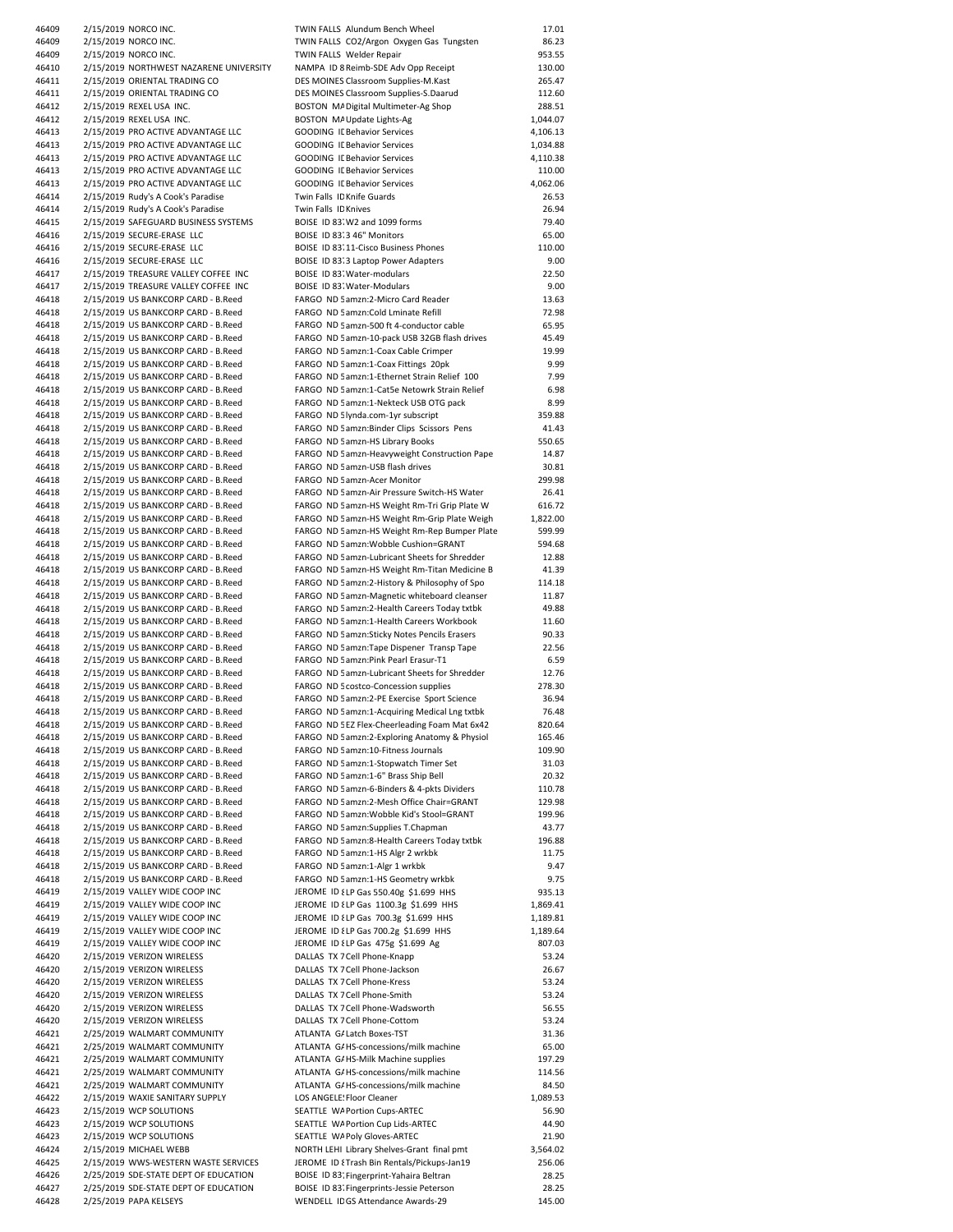| 46429    | 2/26/2019 KAMRI CUNNINGHAM            | HAGERMAN Pmt-NSF chrgs from retn p/r check  | 97.00    |
|----------|---------------------------------------|---------------------------------------------|----------|
| 46430    | 2/27/2019 SDE-STATE DEPT OF EDUCATION | BOISE ID 83. Fingerprint-Drucilla Wadsworth | 28.25    |
| 46431    | 2/27/2019 SDE-STATE DEPT OF EDUCATION | BOISE ID 83. Fingerprint-Drew Daarud        | 28.25    |
| 46458    | 2/20/2019 AMERICAN FIDELITY CO - HSA  | Am Fidelity - HSA Svg - 022019              | 110.47   |
|          |                                       |                                             |          |
| 46458    | 2/20/2019 AMERICAN FIDELITY CO - HSA  | Am Fidelity - HSA Svg - 022019              | 86.86    |
| 46458    | 2/20/2019 AMERICAN FIDELITY CO - HSA  | Am Fidelity - HSA Svg - 022019              | 23.19    |
| 46458    | 2/20/2019 AMERICAN FIDELITY CO - HSA  | Am Fidelity - HSA Svg - 022019              | 253.04   |
| 46458    | 2/20/2019 AMERICAN FIDELITY CO - HSA  | Am Fidelity - HSA Svg - 022019              | 187.70   |
| 46458    | 2/20/2019 AMERICAN FIDELITY CO - HSA  | Am Fidelity - HSA Svg - 022019              | 2.83     |
| 46458    | 2/20/2019 AMERICAN FIDELITY CO - HSA  | Am Fidelity - HSA Svg - 022019              | 6.29     |
|          |                                       |                                             |          |
| 46458    | 2/20/2019 AMERICAN FIDELITY CO - HSA  | Am Fidelity - HSA Svg - 022019              | 15.71    |
| 46458    | 2/20/2019 AMERICAN FIDELITY CO - HSA  | Am Fidelity - HSA Svg - 022019              | 220.31   |
| 46459    | 2/20/2019 BLUE CROSS OF IDAHO         | BOISE ID 83. Blue Cross - 022019            | 531.43   |
| 46459    | 2/20/2019 BLUE CROSS OF IDAHO         | BOISE ID 83. Blue Cross - 022019            | 1,636.11 |
| 46459    | 2/20/2019 BLUE CROSS OF IDAHO         | BOISE ID 83. Blue Cross - 022019            | 60.02    |
|          |                                       |                                             |          |
| 46459    | 2/20/2019 BLUE CROSS OF IDAHO         | BOISE ID 83. Blue Cross - 022019            | 120.04   |
| 46459    | 2/20/2019 BLUE CROSS OF IDAHO         | BOISE ID 83. Blue Cross - 022019            | 96.81    |
| 46459    | 2/20/2019 BLUE CROSS OF IDAHO         | BOISE ID 83. Blue Cross - 022019            | 5,404.88 |
| 46459    | 2/20/2019 BLUE CROSS OF IDAHO         | BOISE ID 83. Blue Cross - 022019            | 1,240.86 |
| 46459    | 2/20/2019 BLUE CROSS OF IDAHO         | BOISE ID 83. Blue Cross - 022019            | 174.79   |
|          |                                       |                                             |          |
| 46459    | 2/20/2019 BLUE CROSS OF IDAHO         | BOISE ID 83. Blue Cross - HSA - 022019      | 3,611.90 |
| 46459    | 2/20/2019 BLUE CROSS OF IDAHO         | BOISE ID 83 Blue Cross - HSA - 022019       | 67.51    |
| 46459    | 2/20/2019 BLUE CROSS OF IDAHO         | BOISE ID 83. Blue Cross - HSA - 022019      | 1,074.93 |
| 46459    | 2/20/2019 BLUE CROSS OF IDAHO         | BOISE ID 83 Blue Cross - HSA - 022019       | 12.17    |
| 46459    | 2/20/2019 BLUE CROSS OF IDAHO         | BOISE ID 83. Blue Cross - 022019            | 690.23   |
|          |                                       |                                             |          |
| 46459    | 2/20/2019 BLUE CROSS OF IDAHO         | BOISE ID 83. Blue Cross - 022019            | 530.35   |
| 46459    | 2/20/2019 BLUE CROSS OF IDAHO         | BOISE ID 83. Blue Cross - 022019            | 1,029.78 |
| 46459    | 2/20/2019 BLUE CROSS OF IDAHO         | BOISE ID 83. Blue Cross - 022019            | 131.91   |
| 46459    | 2/20/2019 BLUE CROSS OF IDAHO         | BOISE ID 83. Blue Cross - HSA - 022019      | 99.65    |
| 46459    | 2/20/2019 BLUE CROSS OF IDAHO         | BOISE ID 83. Blue Cross - 022019            | 330.11   |
|          |                                       |                                             |          |
| 46459    | 2/20/2019 BLUE CROSS OF IDAHO         | BOISE ID 83. Blue Cross - 022019            | 26.21    |
| 46459    | 2/20/2019 BLUE CROSS OF IDAHO         | BOISE ID 83. Blue Cross - HSA - 022019      | 797.51   |
| 46459    | 2/20/2019 BLUE CROSS OF IDAHO         | BOISE ID 83. Blue Cross - 022019            | 7.35     |
|          |                                       | ** VOID **                                  |          |
| 46460    | 2/20/2019 HJSD - IRS                  |                                             |          |
| 46461    | 2/20/2019 HJSD - PERSI                | ** VOID **                                  | ٠        |
| 46462    | 2/20/2019 STANDARD INSURANCE CO.      | PORTLAND (Standard-Life - 022019            | 0.07     |
| 46462    | 2/20/2019 STANDARD INSURANCE CO.      | PORTLAND (Standard-Life - 022019            | 1.21     |
| 46462    | 2/20/2019 STANDARD INSURANCE CO.      | PORTLAND (Standard-Life - 022019            | 3.53     |
|          |                                       |                                             |          |
| 46462    | 2/20/2019 STANDARD INSURANCE CO.      | PORTLAND (Standard-Life - 022019            | 0.82     |
| 46462    | 2/20/2019 STANDARD INSURANCE CO.      | PORTLAND (Standard-Life - 022019            | 6.98     |
| 46462    | 2/20/2019 STANDARD INSURANCE CO.      | PORTLAND (Standard-Life - 022019            | 0.80     |
| 46462    | 2/20/2019 STANDARD INSURANCE CO.      | PORTLAND (Standard-Life - 022019            | 37.79    |
|          | 2/20/2019 STANDARD INSURANCE CO.      | PORTLAND (Standard-Life - 022019            | 6.04     |
| 46462    |                                       |                                             |          |
| 46462    | 2/20/2019 STANDARD INSURANCE CO.      | PORTLAND (Standard-Life - 022019            | 41.28    |
| 46462    | 2/20/2019 STANDARD INSURANCE CO.      | PORTLAND (Standard-Life - 022019            | 8.27     |
| 46462    | 2/20/2019 STANDARD INSURANCE CO.      | PORTLAND (Standard-Life - 022019            | 0.10     |
| 46462    | 2/20/2019 STANDARD INSURANCE CO.      | PORTLAND (Standard-Life - 022019            | 2.00     |
|          |                                       |                                             |          |
| 46462    | 2/20/2019 STANDARD INSURANCE CO.      | PORTLAND (Standard-Life - 022019            | 0.88     |
| 46462    | 2/20/2019 STANDARD INSURANCE CO.      | PORTLAND (Standard-Life - 022019            | 14.37    |
| 46462    | 2/20/2019 STANDARD INSURANCE CO.      | PORTLAND (Standard-Life - 022019            | 2.62     |
| 46462    | 2/20/2019 STANDARD INSURANCE CO.      | PORTLAND (Standard-Life - 022019            | 1.16     |
| 46462    | 2/20/2019 STANDARD INSURANCE CO.      | PORTLAND (Standard-Life - 022019            | 5.31     |
|          |                                       |                                             |          |
| 46462    | 2/20/2019 STANDARD INSURANCE CO.      | PORTLAND (Standard-Life - 022019            | 5.49     |
| 46462    | 2/20/2019 STANDARD INSURANCE CO.      | PORTLAND (Standard-Life - 022019            | 7.97     |
| 46462    | 2/20/2019 STANDARD INSURANCE CO.      | PORTLAND (Standard-Life - 022019            | 0.40     |
| 46462    | 2/20/2019 STANDARD INSURANCE CO.      | PORTLAND (Standard Life - 022019            | 4.00     |
| 46462    | 2/20/2019 STANDARD INSURANCE CO.      | PORTLAND (Standard-Life - 022019            | 0.65     |
|          |                                       |                                             |          |
| 46462    | 2/20/2019 STANDARD INSURANCE CO.      | PORTLAND (Standard Life - 022019            | 0.17     |
| 46462    | 2/20/2019 STANDARD INSURANCE CO.      | PORTLAND (Standard-Life - 022019            | 0.55     |
| 46462    | 2/20/2019 STANDARD INSURANCE CO.      | PORTLAND (Standard-Life - 022019            | 3.54     |
| 46467    | 2/22/2019 ALYSEN M. SPRINGER          | BLISS ID 833 Reimb retn P/R chk (#46436)    | 769.21   |
|          |                                       |                                             |          |
| 46468    | 2/22/2019 KAMRI CUNNINGHAM            | HAGERMAN Reimb retn P/R chk (#46463)        | 1,030.91 |
| 46469    | 2/22/2019 MARIA YECENIA MAREZ         | HAGERMAN Reimb retn P/R chk (#46434)        | 96.97    |
| 02.19-01 | 2/20/2019 SALES TAX COMMISSION        | BOISE ID 83 HS Sales Tax-Jan19              | 306.20   |
| 02.19-01 | 2/20/2019 SALES TAX COMMISSION        | BOISE ID 83 HL Sales Tax-Jan19              | 29.22    |
| 02.19-01 | 2/20/2019 SALES TAX COMMISSION        | BOISE ID 83 HL Sales Tax-Dec19 (balance)    | 11.76    |
|          |                                       |                                             |          |
| 02.19-51 | 2/20/2019 HJSD - IRS                  | IRS-Fica - 022019                           | 2,888.72 |
| 02.19-51 | 2/20/2019 HJSD - IRS                  | IRS-Fica - 022019                           | 3,148.12 |
| 02.19-51 | 2/20/2019 HJSD - IRS                  | IRS-Fica - 022019                           | 544.13   |
| 02.19-51 | 2/20/2019 HJSD - IRS                  | IRS-Fica - 022019                           | 313.87   |
| 02.19-51 |                                       |                                             | 118.22   |
|          | 2/20/2019 HJSD - IRS                  | IRS-Fica - 022019                           |          |
| 02.19-51 | 2/20/2019 HJSD - IRS                  | IRS-Fica - 022019                           | 32.95    |
| 02.19-51 | 2/20/2019 HJSD - IRS                  | IRS-Fica - 022019                           | 59.10    |
| 02.19-51 | 2/20/2019 HJSD - IRS                  | IRS-Fica - 022019                           | 467.83   |
| 02.19-51 | 2/20/2019 HJSD - IRS                  | IRS-Fica - 022019                           | 708.62   |
|          |                                       |                                             |          |
| 02.19-51 | 2/20/2019 HJSD - IRS                  | IRS-Fica - 022019                           | 228.34   |
| 02.19-51 | 2/20/2019 HJSD - IRS                  | IRS-Fica - 022019                           | 95.68    |
| 02.19-51 | 2/20/2019 HJSD - IRS                  | IRS-Fica - 022019                           | 199.03   |
| 02.19-51 | 2/20/2019 HJSD - IRS                  | IRS-Fica - 022019                           | 258.23   |
| 02.19-51 | 2/20/2019 HJSD - IRS                  | IRS-Fica - 022019                           | 22.00    |
|          |                                       |                                             |          |
| 02.19-51 | 2/20/2019 HJSD - IRS                  | IRS-Fica - 022019                           | 37.27    |
| 02.19-51 | 2/20/2019 HJSD - IRS                  | IRS-Fica - 022019                           | 263.95   |
| 02.19-51 | 2/20/2019 HJSD - IRS                  | IRS-Fica - 022019                           | 4.80     |
| 02.19-51 | 2/20/2019 HJSD - IRS                  | IRS-Fica - 022019                           | 22.20    |
| 02.19-51 | 2/20/2019 HJSD - IRS                  | IRS-Fica - 022019                           | 94.82    |
|          |                                       |                                             |          |
| 02.19-51 | 2/20/2019 HJSD - IRS                  | IRS-Fica - 022019                           | 228.23   |
| 02.19-51 | 2/20/2019 HJSD - IRS                  | IRS-Fica - 022019                           | 15.95    |
| 02.19-51 | 2/20/2019 HJSD - IRS                  | IRS-Medicare - 022019                       | 44.72    |
| 02.19-51 | 2/20/2019 HJSD - IRS                  | IRS-Medicare - 022019                       | 14.01    |
|          |                                       |                                             |          |
| 02.19-51 | 2/20/2019 HJSD - IRS                  | IRS-Fica - 022019                           | 87.23    |
| 02.19-51 | 2/20/2019 HJSD - IRS                  | FICA - 022019                               | 15.51    |
| 02.19-51 | 2/20/2019 HJSD - IRS                  | IRS-Fica - 022019                           | 264.90   |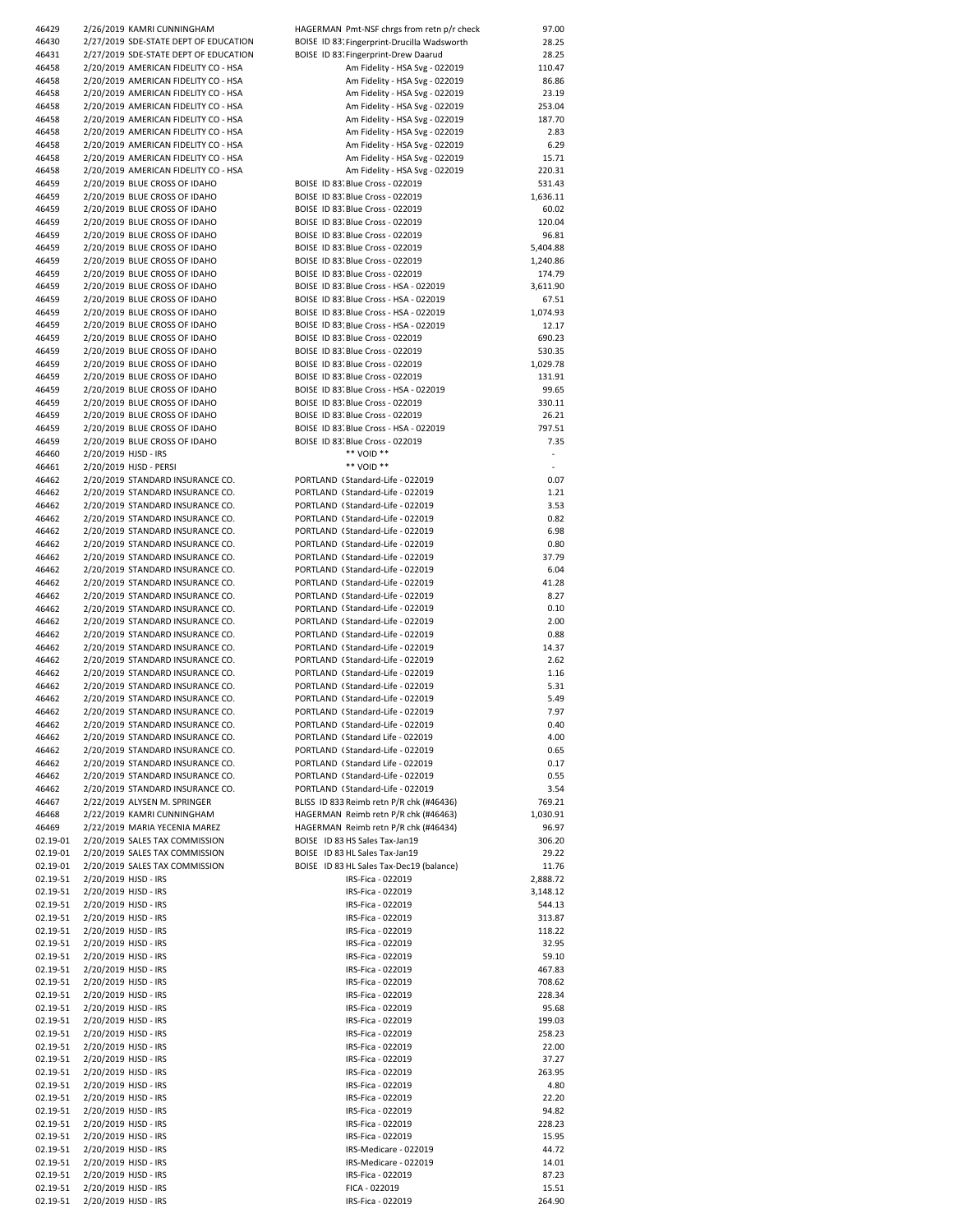| 02.19-51     | 2/20/2019 HJSD - IRS                                                   | IRS-Medicare - 022019                | 567.28           |
|--------------|------------------------------------------------------------------------|--------------------------------------|------------------|
| 02.19-51     | 2/20/2019 HJSD - IRS                                                   | IRS-Medicare - 022019                | 119.61           |
|              |                                                                        |                                      |                  |
| 02.19-51     | 2/20/2019 HJSD - IRS                                                   | IRS-Medicare - 022019                | 8.23             |
| 02.19-52     | 2/20/2019 HJSD - PERSI                                                 | PERSI-Retirement - 022019            | 4,570.06         |
| 02.19-52     | 2/20/2019 HJSD - PERSI                                                 | PERSI-Retirement - 022019            | 4,799.03         |
| 02.19-52     | 2/20/2019 HJSD - PERSI                                                 | PERSI-Retirement - 022019            | 880.22           |
| 02.19-52     | 2/20/2019 HJSD - PERSI                                                 | PERSI-Retirement - 022019            | 477.25           |
| 02.19-52     | 2/20/2019 HJSD - PERSI                                                 | PERSI-Retirement - 022019            | 102.48           |
| 02.19-52     | 2/20/2019 HJSD - PERSI                                                 | PERSI-Retirement - 022019            | 55.35            |
| 02.19-52     | 2/20/2019 HJSD - PERSI                                                 | PERSI-Retirement - 022019            | 101.83           |
| 02.19-52     | 2/20/2019 HJSD - PERSI                                                 | PERSI-Retirement - 022019            | 801.84           |
| 02.19-52     | 2/20/2019 HJSD - PERSI                                                 | PERSI-Retirement - 022019            | 1,139.30         |
| 02.19-52     | 2/20/2019 HJSD - PERSI                                                 | PERSI-Retirement - 022019            | 371.54           |
| 02.19-52     | 2/20/2019 HJSD - PERSI                                                 | PERSI-Retirement - 022019            | 165.08           |
| 02.19-52     | 2/20/2019 HJSD - PERSI                                                 | PERSI-Retirement - 022019            | 297.94           |
| 02.19-52     | 2/20/2019 HJSD - PERSI                                                 | PERSI-Retirement - 022019            | 387.23           |
|              |                                                                        | PERSI-Retirement - 022019            |                  |
| 02.19-52     | 2/20/2019 HJSD - PERSI                                                 |                                      | 32.89            |
| 02.19-52     | 2/20/2019 HJSD - PERSI                                                 | PERSI-Retirement - 022019            | 56.13            |
| 02.19-52     | 2/20/2019 HJSD - PERSI                                                 | PERSI-Retirement - 022019            | 367.55           |
| 02.19-52     | 2/20/2019 HJSD - PERSI                                                 | PERSI-Retirement - 022019            | 4.67             |
| 02.19-52     | 2/20/2019 HJSD - PERSI                                                 | PERSI-Retirement - 022019            | 33.89            |
| 02.19-52     | 2/20/2019 HJSD - PERSI                                                 | PERSI-Retirement - 022019            | 148.57           |
| 02.19-52     | 2/20/2019 HJSD - PERSI                                                 | PERSI-Sick Leave - 022019            | 468.29           |
| 02.19-52     | 2/20/2019 HJSD - PERSI                                                 | PERSI-Sick Leave - 022019            | 491.76           |
| 02.19-52     | 2/20/2019 HJSD - PERSI                                                 | PERSI-Sick Leave - 022019            | 90.19            |
| 02.19-52     | 2/20/2019 HJSD - PERSI                                                 | PERSI-Sick Leave - 022019            | 48.91            |
| 02.19-52     | 2/20/2019 HJSD - PERSI                                                 | PERSI-Sick Leave - 022019            | 10.50            |
| 02.19-52     | 2/20/2019 HJSD - PERSI                                                 | PERSI-Sick Leave - 022019            | 5.68             |
| 02.19-52     | 2/20/2019 HJSD - PERSI                                                 | PERSI-Sick Leave - 022019            | 10.44            |
| 02.19-52     | 2/20/2019 HJSD - PERSI                                                 | PERSI-Sick Leave - 022019            | 82.17            |
| 02.19-52     | 2/20/2019 HJSD - PERSI                                                 | PERSI-Sick Leave - 022019            | 116.74           |
| 02.19-52     | 2/20/2019 HJSD - PERSI                                                 | PERSI-Sick Leave - 022019            | 16.92            |
|              |                                                                        |                                      |                  |
| 02.19-52     | 2/20/2019 HJSD - PERSI                                                 | PERSI-Sick Leave - 022019            | 39.68            |
| 02.19-52     | 2/20/2019 HJSD - PERSI                                                 | PERSI-Sick Leave - 022019            | 3.37             |
| 02.19-52     | 2/20/2019 HJSD - PERSI                                                 | PERSI-Sick Leave - 022019            | 5.75             |
| 02.19-52     | 2/20/2019 HJSD - PERSI                                                 | PERSI-Sick Leave - 022019            | 37.66            |
| 02.19-52     | 2/20/2019 HJSD - PERSI                                                 | PERSI-Sick Leave - 022019            | 0.48             |
| 02.19-52     | 2/20/2019 HJSD - PERSI                                                 | PERSI-Sick Leave - 022019            | 3.48             |
| 02.19-52     | 2/20/2019 HJSD - PERSI                                                 | PERSI-Sick Leave - 022019            | 38.07            |
| 02.19-52     | 2/20/2019 HJSD - PERSI                                                 | PERSI-Sick Leave - 022019            | 30.54            |
| 02.19-52     | 2/20/2019 HJSD - PERSI                                                 | PERSI-Sick Leave - 022019            | 15.23            |
| 02.19-52     | 2/20/2019 HJSD - PERSI                                                 | PERSI-Retirement - 022019            | 337.71           |
| 02.19-52     | 2/20/2019 HJSD - PERSI                                                 | PERSI-Sick Leave - 022019            | 34.61            |
| 02.19-52     | 2/20/2019 HJSD - PERSI                                                 | PERSI-Retirement - 022019            | 66.75            |
| 02.19-52     | 2/20/2019 HJSD - PERSI                                                 | PERSI-Retirement - 022019            | 27.48            |
| 02.19-52     | 2/20/2019 HJSD - PERSI                                                 | PERSI-Retirement - 022019            | 27.48            |
| 02.19-52     | 2/20/2019 HJSD - PERSI                                                 | PERSI-Sick Leave - 022019            | 6.84             |
| 02.19-52     | 2/20/2019 HJSD - PERSI                                                 | PERSI-Sick Leave - 022019            | 2.82             |
|              |                                                                        |                                      | 2.82             |
| 02.19-52     | 2/20/2019 HJSD - PERSI                                                 | PERSI-Sick Leave - 022019            |                  |
| 02.19-52     | 2/20/2019 HJSD - PERSI                                                 | PERSI-Retirement - 022019            | 150.31           |
| 02.19-52     | 2/20/2019 HJSD - PERSI                                                 | PERSI-Sick Leave - 022019            | 15.39            |
| 02.19-52     | 2/20/2019 HJSD - PERSI                                                 | Persi - Retirement - 022019          | 23.58            |
| 02.19-52     | 2/20/2019 HJSD - PERSI                                                 | Persi - Sick Leave - 022019          | 2.42             |
| 02.19-52     | 2/20/2019 HJSD - PERSI                                                 | PERSI-Retirement - 022019            | 483.75           |
| 02.19-52     | 2/20/2019 HJSD - PERSI                                                 | PERSI-Sick Leave - 022019            | 49.56            |
| 02.19-52     | 2/20/2019 HJSD - PERSI                                                 | PERSI-Retirement - 022019            | 698.48           |
| 02.19-52     | 2/20/2019 HJSD - PERSI                                                 | PERSI-Sick Leave - 022019            | 71.57            |
| 02.19-52     | 2/20/2019 HJSD - PERSI                                                 | PERSI-Retirement - 022019            | 179.74           |
| 02.19-52     | 2/20/2019 HJSD - PERSI                                                 | PERSI-Sick Leave - 022019            | 18.42            |
| 02.19-52     | 2/20/2019 HJSD - PERSI                                                 | PERSI-Retirement - 022019            | 14.12            |
| 02.19-52     | 2/20/2019 HJSD - PERSI                                                 | PERSI-Sick Leave - 022019            | 1.45             |
|              |                                                                        |                                      |                  |
| 5200         | 2/27/2019 HAGERMAN JNT SCHOOL DISTRICT                                 | Reimb-wages Apr18                    | 5,060.63         |
| 5200         | 2/27/2019 HAGERMAN JNT SCHOOL DISTRICT                                 | Reimb-wages May18                    | 5,121.84         |
| 5200         | 2/27/2019 HAGERMAN JNT SCHOOL DISTRICT                                 | Reimb-corr/litebulbs                 | (22.15)          |
|              |                                                                        |                                      |                  |
| 5200         | 2/27/2019 HAGERMAN JNT SCHOOL DISTRICT                                 | Reimb-Sales Tax Apr18                | 42.78            |
| 5200         | 2/27/2019 HAGERMAN JNT SCHOOL DISTRICT                                 | Reimb-Sales Tax May18                | 55.77            |
| 5200         | 2/27/2019 HAGERMAN JNT SCHOOL DISTRICT                                 | Reimb-Sales Tax Corr                 | (38.87)          |
| 5200         | 2/27/2019 HAGERMAN JNT SCHOOL DISTRICT                                 | reimb-Sales Tax Jun18                | 45.50            |
| 5213         | 2/15/2019 CHAPPELS MARKET                                              | HAGERMAN Food-Foodraiser             | 22.55            |
| 5213         | 2/15/2019 CHAPPELS MARKET                                              | HAGERMAN Food                        | 53.91            |
| 5213         | 2/15/2019 CHAPPELS MARKET                                              | HAGERMAN Food                        | 10.74            |
| 5213         | 2/15/2019 CHAPPELS MARKET                                              | HAGERMAN Food                        | 6.79             |
| 5213         |                                                                        | HAGERMAN Food                        | 18.34            |
| 5213         | 2/15/2019 CHAPPELS MARKET                                              |                                      |                  |
| 5213         | 2/15/2019 CHAPPELS MARKET                                              | HAGERMAN Food                        | 13.55            |
| 5213         | 2/15/2019 CHAPPELS MARKET                                              | HAGERMAN Food                        | 15.37            |
|              | 2/15/2019 CHAPPELS MARKET                                              | HAGERMAN Food                        | 14.54            |
| 5213         | 2/15/2019 CHAPPELS MARKET                                              | HAGERMAN Food                        | 41.28            |
| 5214         | 2/15/2019 CHARLIE'S PRODUCE                                            | SEATTLE WA Food                      | 298.00           |
| 5214         | 2/15/2019 CHARLIE'S PRODUCE                                            | SEATTLE WA Food - FFVP               | 178.45           |
|              |                                                                        | SEATTLE WA Food                      |                  |
| 5214         | 2/15/2019 CHARLIE'S PRODUCE                                            |                                      | 578.25           |
| 5214         | 2/15/2019 CHARLIE'S PRODUCE                                            | SEATTLE WA Food-FFVP                 | 144.45           |
| 5214         | 2/15/2019 CHARLIE'S PRODUCE                                            | SEATTLE WA Food                      | 256.45           |
| 5214         | 2/15/2019 CHARLIE'S PRODUCE                                            | SEATTLE WA Food-FFVP                 | 195.45           |
| 5214         | 2/15/2019 CHARLIE'S PRODUCE                                            | SEATTLE WA Food                      | 319.98           |
| 5214         | 2/15/2019 CHARLIE'S PRODUCE                                            | SEATTLE WA Food-FFVP                 | 84.90            |
| 5214         | 2/15/2019 CHARLIE'S PRODUCE                                            | SEATTLE WA Food-retn                 | (141.18)         |
| 5215         | 2/15/2019 FARMER BROS COFFEE                                           | CITY OF INDL Spices/Sauce Mix        | 321.44           |
| 5216         | 2/15/2019 FOODSERVICES OF AMERICA                                      | MERIDIAN II Food                     | 957.63           |
| 5216         | 2/15/2019 FOODSERVICES OF AMERICA                                      | MERIDIAN II Supplies                 | 172.31           |
| 5216<br>5216 | 2/15/2019 FOODSERVICES OF AMERICA<br>2/15/2019 FOODSERVICES OF AMERICA | MERIDIAN II Food<br>MERIDIAN II Food | 919.53<br>662.67 |